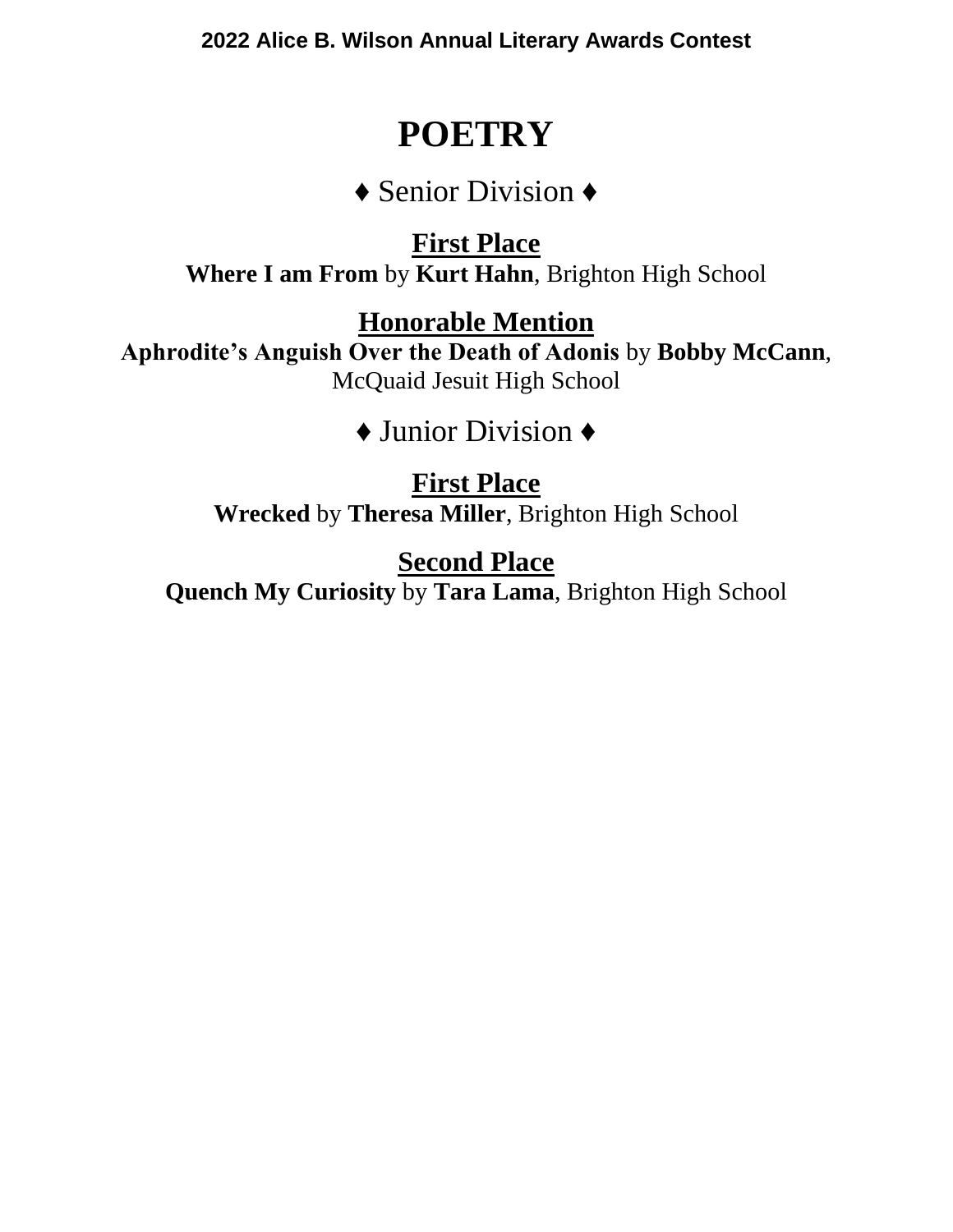# **PROSE ♦ NON-FICTION**

♦ Senior Division ♦

**First Place Potholes** by **Will Kelly**, Brighton High School

**Second Place The Worst Part of Me** by **Yanisa Chaisomboonpan**, Brighton High School

♦ Junior Division ♦

### **First Place**

**One Fish, Two Fish, Blue Fish, Dinner** by **Tessa Tombs**, Our Lady of Mercy

### **Second Place**

**Peaches** by **Savannah Sudano**, Our Lady of Mercy

**Honorable Mention**

**Take a Shot** by **Madelyn Goetz**, Our Lady of Mercy

**Black Unity in** *Roll of Thunder, Hear My Cry* by **Zora Scannell-Rooks,** The Harley School